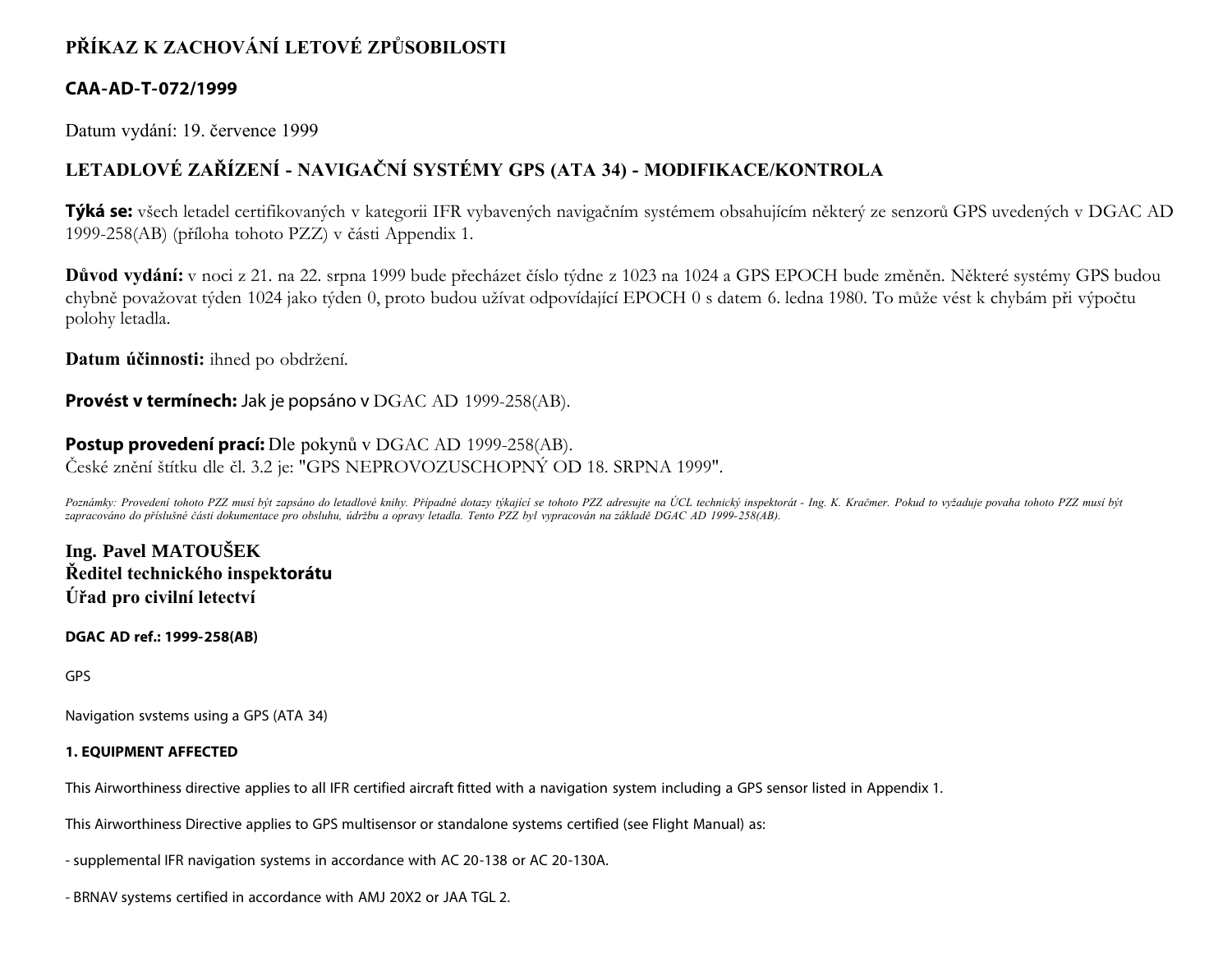- primary remote area/ oceanic navigation systems certified in accordance with FAA order N8110-60.

#### **2. REASON**

During night from August 21 to 22, 1999, the GPS system week number will transition from 1023 to 1024, and the GPS EPOCH will change. Several GPS systems will erroneously consider week 1024 as week 0 and will consequently use the corresponding EPOCH 0, dated January 6,1980.

This week number roll over ( WNRO) may affect the navigation function, either by inducing a loss of position computation, or an erroneous position.

A test allows to check proper functioning of the equipment after WNRO. The use of the equipments not listed as WNRO immune is prohibited by this AD after August 18, 1999, until the test is performed satisfactorily. August 18, 1999 date has been retain because GPS receiver may anticipate almanach change until 70 hours before GPS End of Week.

#### **3. REQUIRED ACTIONS AND COMPLIANCE**

**3.1.** The use of GPS systems is prohibited on and after August 18, 1999, until the test described in paragraph 3 is successfully passed.

**3.2.** Before August 1 st ,1999, install a placard near the navigation system control panel, stating

#### **"GPS INOPERANT A PARTIR DU 18 AOUT 1999".**

The reactivation of the GPS and the removal of the placard may not be performed until the test described in paragraph 3 is satisfactorily passed.

**3.3.** Test of proper functioning after WNRO

Switch on the navigation system and check the following :

\* check that the GPS date is correct.

\*check that the GPS time is correct ( if this cannot be displayed, check that the GPS position is correct, i.e check that the difference between the GPS position and the aircraft position does not exceed 0,5 NM).

\*check that the GPS uses the satellites indicated by the new almanach, by comparing the satellites used by the GPS with those indicated by a GPS prediction software for the test date and time.

If not possible, check that the GPS position is correct (see above).

\* check that there is no alarm or messages.

#### **EFFECTIVE DATE : JUNE 26, 1999**

#### **APPENDIX 1**

#### **NON COMPLIANT RECEIVER OR LACK OF RESPONSE FROM GPS MANUFACTURER**